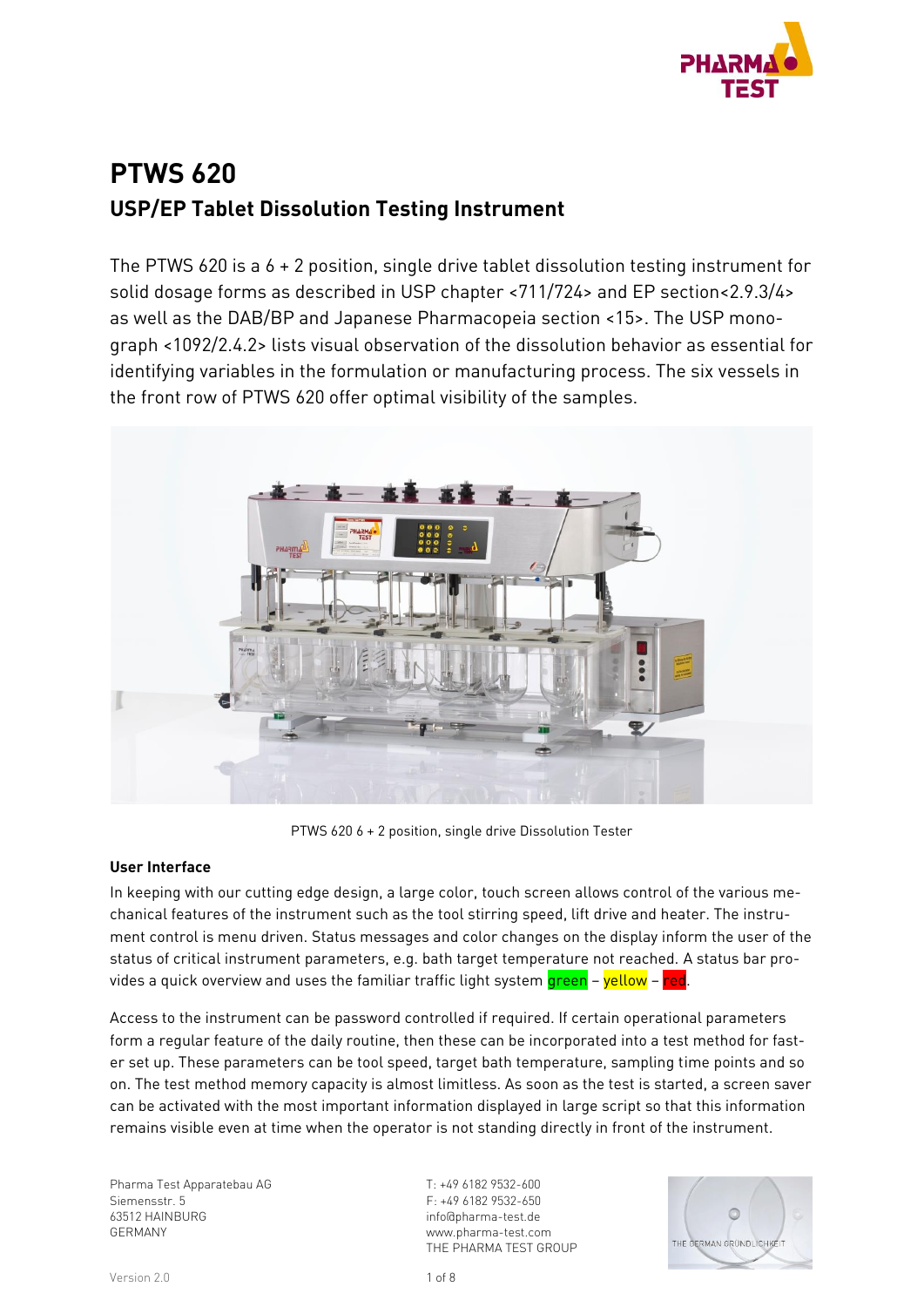



## **Stirring Tools**

The PTWS 620 uses the Pharma Test MonoShaft™ design. Tools consist of the main shaft plus interchangeable tool heads (adapters). The main shaft remains in place in the instrument regardless of the tool head being used. The clearance of each tool from the vessel base will always be correct once the main tool shaft has been installed and fixed in its position. A wide variety of different stirring tools is available while the standard configuration includes USP/EP App. 2 Paddle stirrers.

## **Vessel Centering System**

The PTWS 620 features a three-point individual centering system for each dissolution vessel (picture shows view from below). The vessels are held in position by three adjustable noses and are inserted into the instrument support framework. Each vessel is correctly centered against the stirring tool, while this position is secured even when the vessels are removed for cleaning and placed back afterwards. The access points for sampling as well as the openings for the tools are contained in an auxiliary, low evaporation, vessel cover.



#### **Lift Mechanism**

The upper drive is motorized and electronically controlled it offers eight programmable positions: an upper cleaning position and lower working positions are programmable depending on the type of stirring tool used. The upper position offers ideal access to the stirring tools and vessels for a change of tools and cleaning steps between the dissolution tests. The rigid design of the electronically driven lift mechanism ensures that the whole lift drive mechanism is positioned in a way so that the tool shafts are always kept parallel and at a 90° angle to the vessel walls when in the working position.

#### **Heating System**

The ultra-fast heating system is installed on an easy to remove platform within the stainless steel housing. The heat up time of the water bath has been reduced by approx. 40% compared to previous models. Access to pump, heater and all safety sensor system is possible without to move the bath from its qualified position. The connections between the heater and the bath are made by "quick connect fittings" for easy connection and disconnection. Water is pumped through the system using a powerful, yet quiet, circulation pump. The pump itself is spring mounted (to limit vibration transmission) and the flow-through heater is protected from overloading (overheating in case of control electronics failure) via a thermal fuse as well as a thermo switch for added security. With service and maintenance in mind, access to the compact pump and heater section is easily achieved without having to move the main body of the instrument.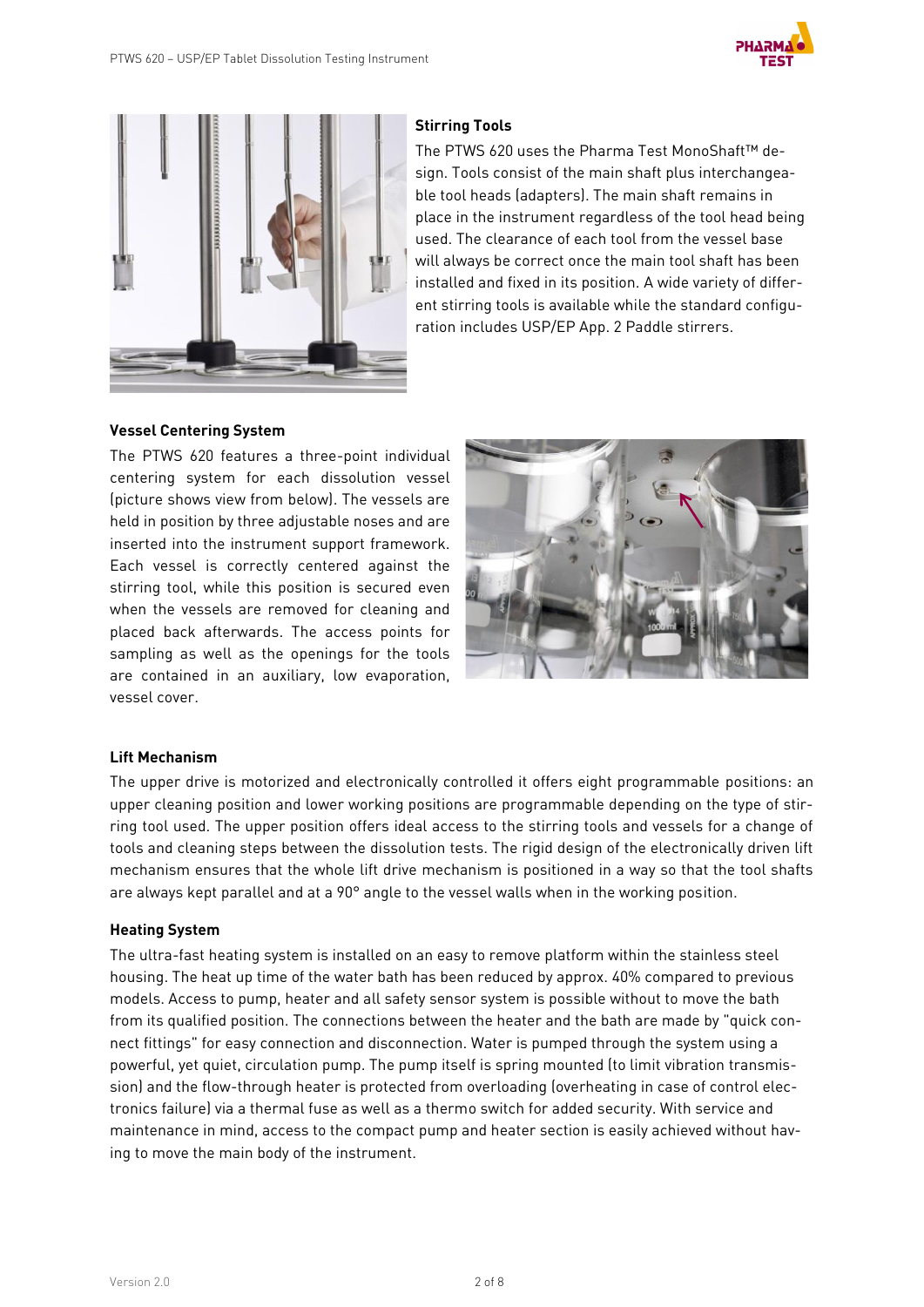



## **Water Bath**

The U-shaped water bath rests on vibration absorbers to avoid any vibration transfer from either inside the instrument or even from external equipment placed on the same bench surface, to satisfy the requirements from USP <711>. The bath cover can also be easily unscrewed for cleaning. The water bath contains a water diffuser for faster heating and to ensure that heated water is evenly distributed throughout the whole bath. A tap allows emptying the bath if this is required.

#### **Automation Capabilities**

The motorized EPE-620 sampling system lowers the sampling probes into the media and after sampling raises them back out again. 8 different sampling positions can be programmed. The ITM-620 individual media temperature monitoring system is attached to the EPE-620 and will read and report the vessel media temperatures while sampling.

The manual TM-620 or motorized TMA-620 tablet dropping magazine completes the set of useful accessories for automation. It covers all vessels and ensures low evaporation rates during the dissolution test. The magazines include magnetic holders for the tube cleaning device.



#### **Offline Sampling and Sample Preparation**

For offline automation with fraction collection the PTFC-2/8 fraction collector as well as either a PT-SP8 multiple syringe pump, an IPC peristaltic pump, or a CAT piston pump can be added to the PTWS 620. Using the PTWS 620 within an automated system offers the operator full access to the vessels before and at the end of a run as the complete drive head is lifted electronically. Sampling sequence timing is programmed using the menu system of the PTWS 620 instrument, while sampling volume and the optional media refilling process is programmed at either the PTFC-2/8 or DSR-M.



#### **No external Software**

No external software is necessary in this system. The motorized sampling system EPE-620 is used to lower the sampling probes while sampling into the dissolution vessels. When sampling is finished the sampling probes are raised out of the media and the system waits for the next cycle. Each sampling probe holds a PP sinter filter (usually 5 or 10µ). When the tablets have been dropped into the dissolution vessels the automated sampling process starts. If the refilling option is used media refilling will start automatically after a sample has been withdrawn. It is also possible to use the DSR-M dissolution sampling robot which features the capability of sample dilution and media refilling. The DSR-M offers excellent sampling and refilling accuracy via the fully integrated valve-less piston pump module. Sampling time and interval control is programed the PTWS 620 while volume, dilution ratio and refilling option are set at the DSR-M instrument.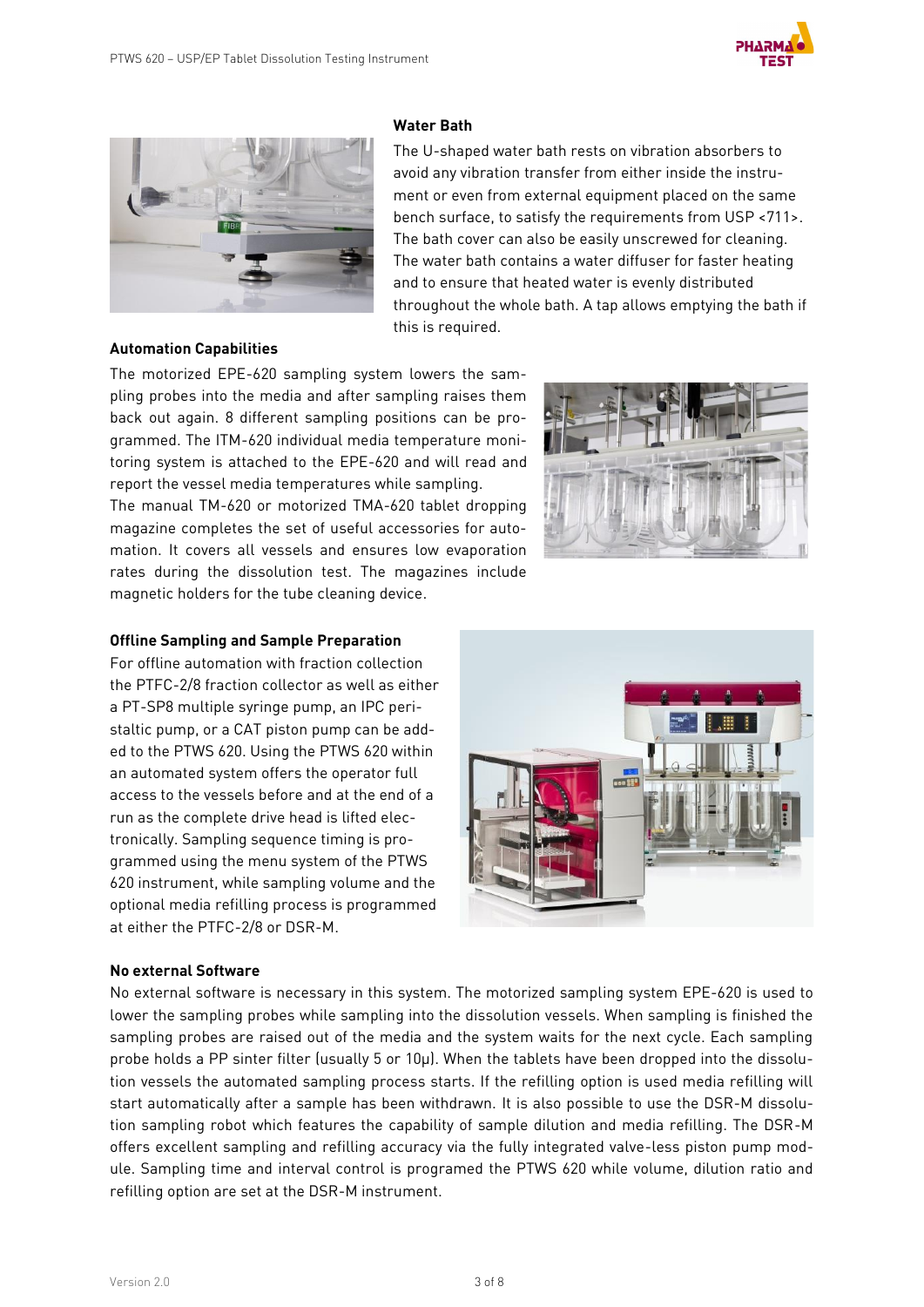



## **Closed Loop Online Systems**

For an online automated system it is possible to use a UV/VIS spectrophotometer with a multiple-cell-changer. The spectrophotometer and pump of such a system is controlled by the powerful WinDiss ARGUS dissolution software. WinDiss ARGUS features drivers for most commonly available UV/VIS spectrometer types, like Agilent 8453 Diode Array, or conventional UV/VIS monochromatic spectrophotometers (preferably double beam and scanning versions) such as the T70, Analytic Jena Specord SP 200, Cecil CE and Perkin Elmer Lambda series as well as drivers for many popular types of pumps.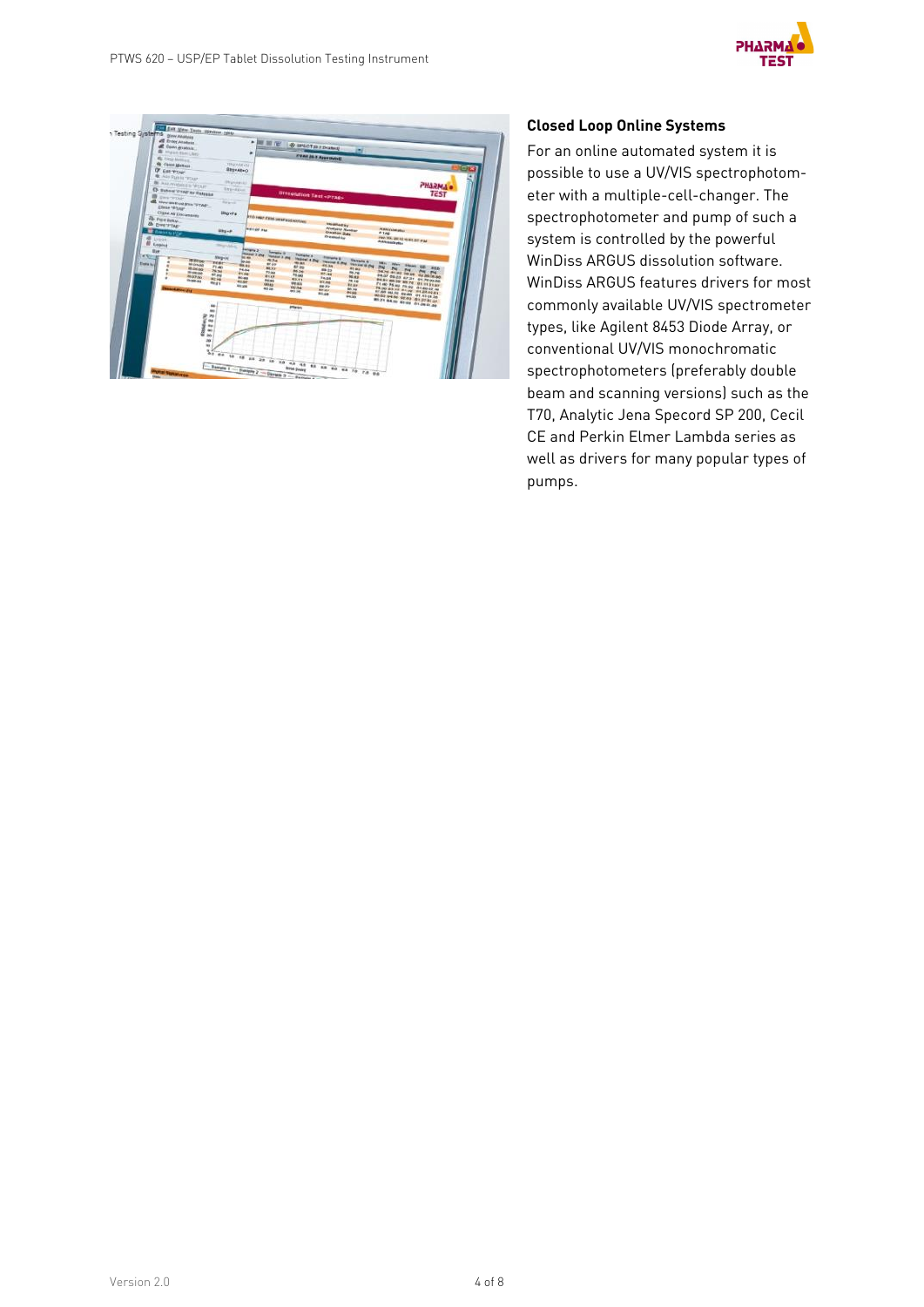

# **Advantages**

Some of the highlights the PTWS 620 offers are:

- » 6 front line vessels for easy access in manual operation and optimal visibility
- » Rigid aluminum water bath cover
- » Individual 3-point vessel centering
- » Excellent access to all vessels
- » Staggered start feature for convenient manual sampling
- » Screen saver functionality offers most important information at a glance (stirrer speed, bath temperature, time to next sampling interval, elapsed time, media temperature etc.)
- » Wake up functionality to start heating at a pre-programmed time
- » Programmable infinity test
- » MonoShaft™ system to avoid re-adjustment of immersion depth
- » Ultra-fast heating system with excellent temperature stability due to newly designed heat exchanger
- » Water diffuser for even temperature distribution
- » Vibration absorber to avoid vibration transfer into the USP/EP vessels
- » Spring loaded pump assembly to eliminate vibration transfer to the frame work
- » Extraordinary safety features for pump and heating system, flow control, digital temperature control, water level sensor, thermo switch, thermo fuse
- » DQ/QC, IQ and OQ documents included free of charge

## **Features**

The main features of the PTWS 620 are:

- » Automated temperature check and log at all sampling times
- » Fully USP <711/724> and EP <2.9.3/4> compliant
- $\rightarrow$  8 stirred positions in a 6 + 2 arrangement
- » Rigid motorized lift drive to raise and lower the head
- » Individually coded Borosilicate vessels
- » File up a nearly unlimited number of different test descriptions (methods)
- » Instrument suitability check prior to start of a test run
- » Staggered start capability
- » Vessel low evaporation sealing covers
- » Drainage tap to empty the bath
- » CFR compliant method management and user administration with access control
- » Built-in thermo printer to print a test-log at the end of a run
- » Optical and acoustic signals to inform about sampling intervals, timer count down function
- » Status bar with traffic light information on display shows the instrument status by different colors  $(q$ reen = ready to use, yellow = preparing to use,  $red$  = error encountered)
- » OQ, PQ interval warning with programmable interval
- » Interfaces: USB port for remote control of the PTWS 620, RS-232 port to connect serial devices, I/O port for remote control of external instruments in automated applications, like DSR-M, pumps and PTFC-2/8
- » Calibration menu for stirrer speed, bath temperature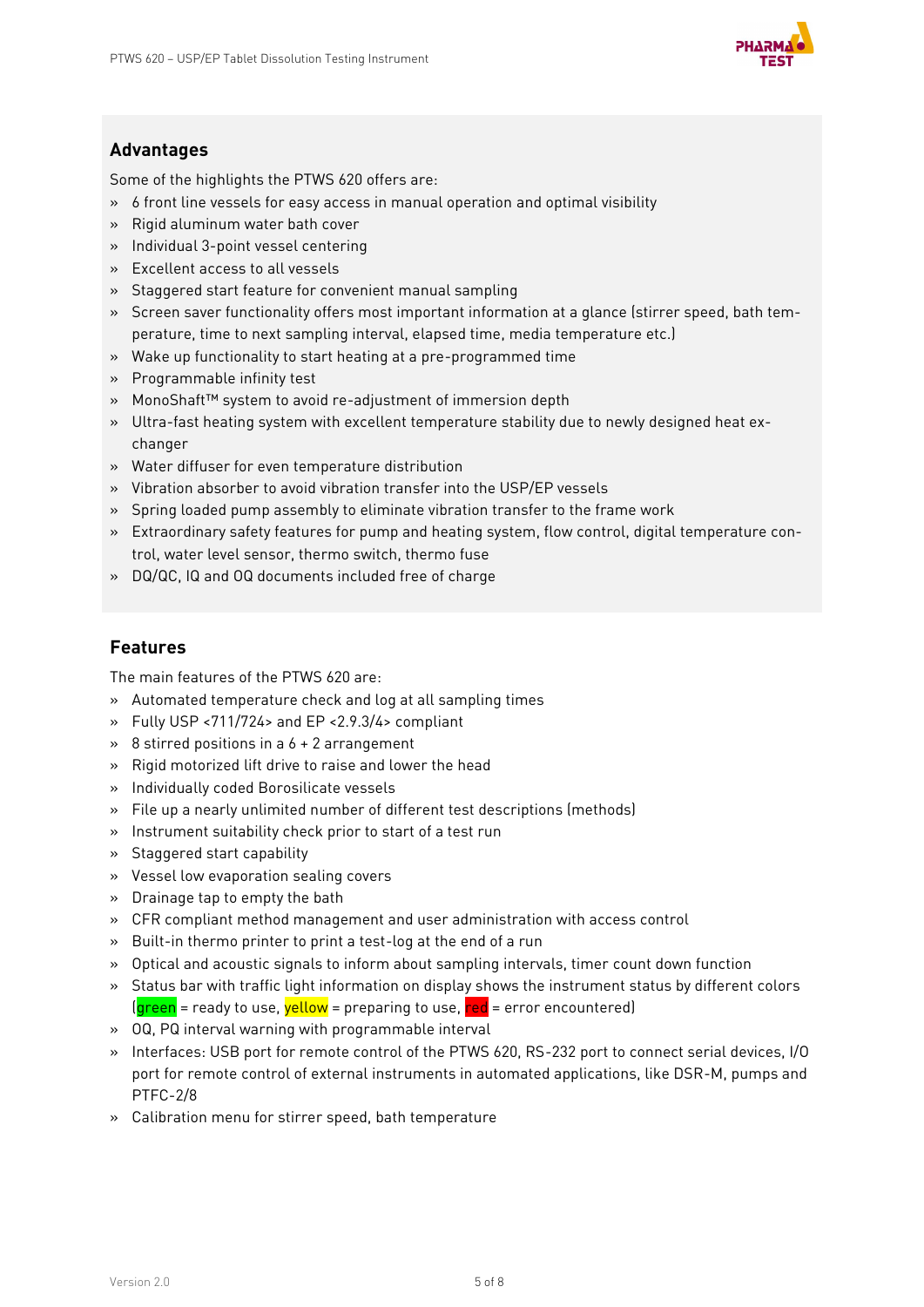

# **Standard Scope of Supply**

The PTWS 620 comes ready to use with the following standard scope of supply:

- » One set of stainless steel paddles
- » One set of batch coded 1000ml Borosilicate glass vessels
- » One set of depth adjustment balls
- » One bottle of ALGEX water preservative
- » Comprehensive documentation folder including:
	- › User manual
	- › DQ/QC instrument compliance test certificate
	- › IQ documentation
	- › OQ documentation
	- › Instrument logbook
	- › Compliance certificates for vessels and stirring tools

## **Options**

In addition to the standard scope of supply Pharma Test offers a broad range of accessories and options including:

- » Direct control of peripheral instruments via I/O port such as PTFC-2/8 fraction collector or DSR-M Sampling Robot
- » Eco saving double walled vacuum molded water bath
- » 2 liter vessel version (can also be used with 1 liter vessels)
- » 250 ml Mini Vessel set incl. mini paddle stirrers
- » Amber colored vessels for UV sensitive test materials
- » Full range of MonoShaft™ stirring tools available
- » Full range of certified validation tools available
- » PT-RP80 serial report printer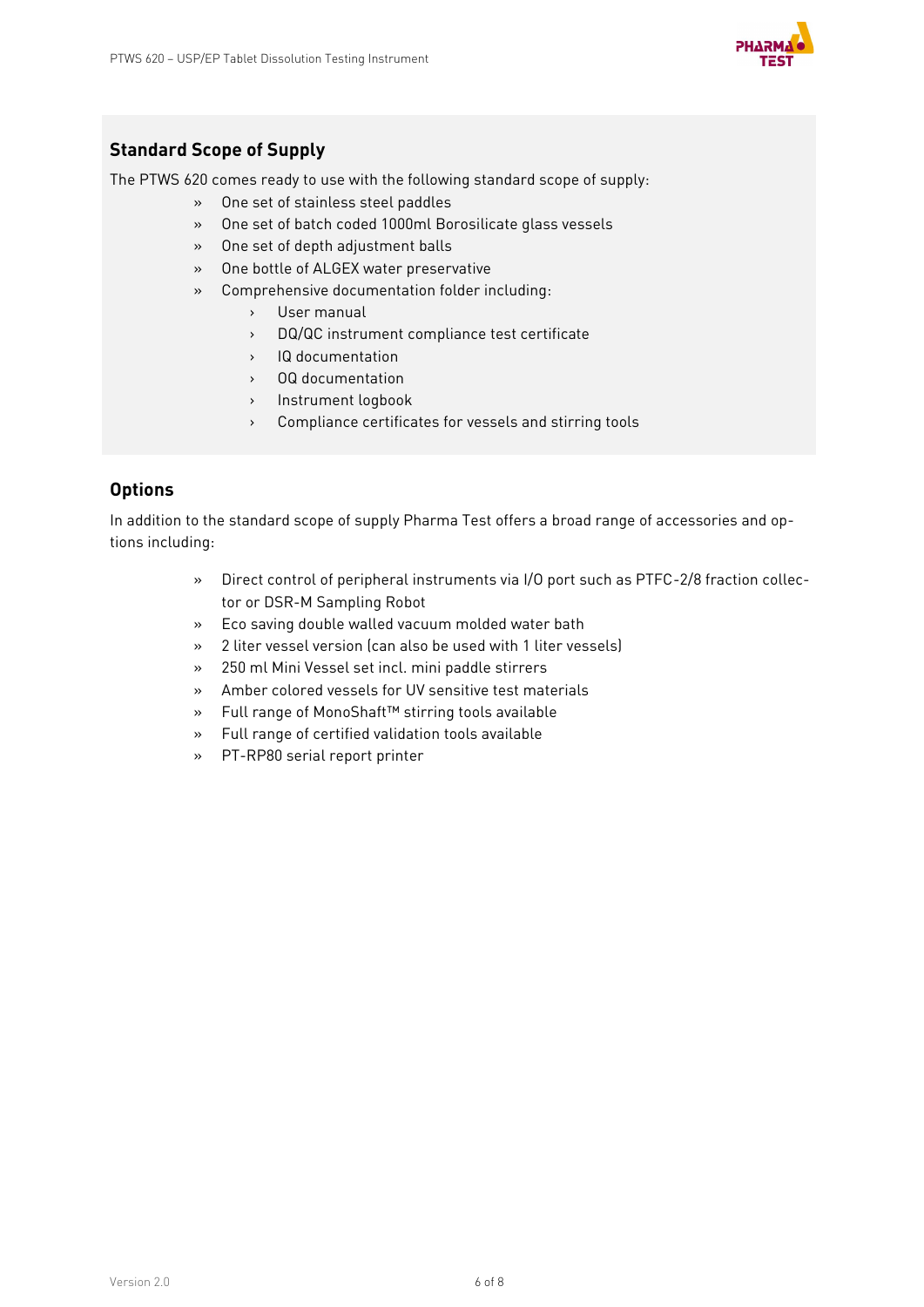

# **Example Runtime Report**

PTWS 620 features a built-in thermo printer for result reporting:

**RUN TIME REPORT PTWS 620 SN: 20680 V: 1.00 Print Date / Time 15/09/15 15:13:02 USER NAME: Pharma Test METHOD NAME: ptag BATCH: 1a BATH TEMP NOM.: 37.0 BATH TEMP ACT.: 36.9 LIFT POS: USP 1+2 DURATION: 0:10 SPEED NOM1: 50 SPEED 1: 50 I.-REPEAT1: 1 I.-DELAY1: 0:1 I.-REPEAT2: 1 I.-DELAY2: 0:2 TEST STATUS: NO ERRORS START: 15/09/15 15:05 END: 15/09/15 15:08:32**

**INT 1: 1/1 15/09/15 15:06:32 BATH TEMP ACT: 37.0 SPEED ACT1: 50**

**INT 2: 1/1 15/09/15 15:08:32 BATH TEMP ACT: 37.1 SPEED ACT1: 50**

**...............................**

**OPERATOR NAME**



Type of the instrument (PTWS 620) Serial number of the instrument Firmware version installed on the instrument Date and time of this print out Name of the user currently logged in Name of the product used for this test Name of the method used for this test Batch number entered at the start of this test Nominal bath temperature from the method for this test Actual bath temperature at time of the print out Name of the lift position from the method for this test Total duration time setting for the method for this test Nominal speed setting from the method for this test First interval number of iterations First interval delay Second interval number of iterations Second interval delay Current status of the test, if test is still running it will be "IN PROGRESS" Start date and time of the test End date and time of the test (if already finished)

Occurrence of first interval Date and time of first interval Actual bath temperature and stirring speed when first interval occurred

Occurrence of second interval Date and time of second interval Actual bath temperature and stirring when second interval occurred

If no intervals have yet occurred it will be "NO INT"

Space to write down name of the operator Space for the operator's signature